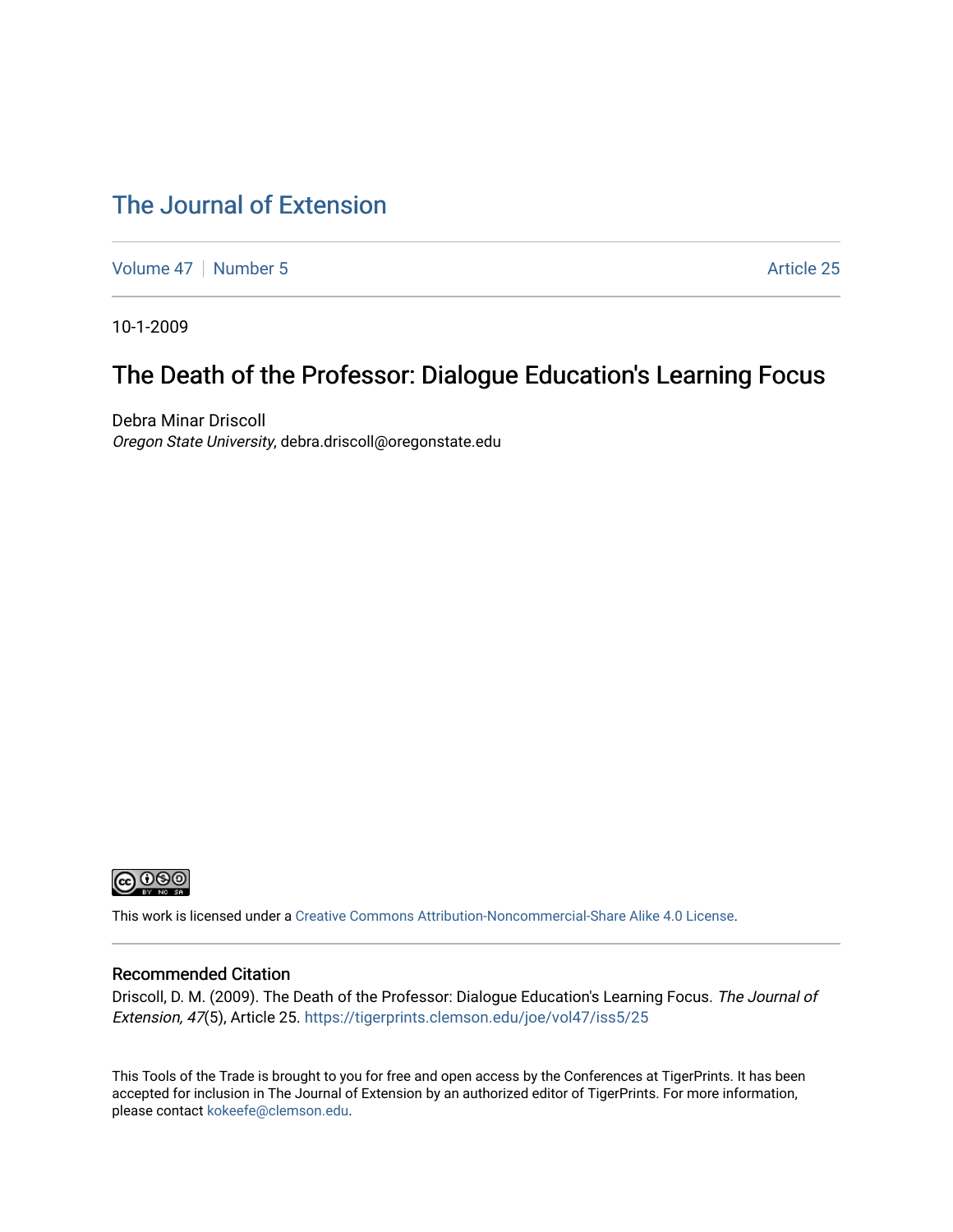

## **October 2009 Volume 47 Number 5 Article Number 5TOT2**

[Return to Current Issue](http://www.joe.org:80/joe/2009october/)

# **The Death of the Professor: Dialogue Education's Learning Focus**

**Debra Minar Driscoll** Professor and County Faculty Extension Family and Community Development Oregon State University Dallas, Oregon [debra.driscoll@oregonstate.edu](mailto:debra.driscoll@oregonstate.edu)

**Abstract:** Are your learners happy with their experiences in your workshops and classes? Are they learning? The Dialogue Education approach is a unique way of designing educational experiences for Extension audiences. It was developed by Professor Jane Vella and inspired by the works of Paolo Freire, Malcolm Knowles, Kurt Lewin, and others pioneers of adult education. Design questions focus on the needs of the learners and promote dialogue among participants. Principles such as safety, respect, immediacy, and sound relationships enhance learning. Extension educators can structure specific learning tasks that allow learners to connect new information to their lives in meaningful ways.

With a 25-year history as a county Extension educator, you might assume that I have picked up some effective educational techniques along the way. I have, but in the past year, the way I think about developing educational programs and teaching them to adults has taken a turn for the better. I have entered the world of Dialogue Education, and there's no turning back!

As Extension educators, we spend a lot of time developing and distributing content. While we are busy showing our PowerPoint presentations or sharing our knowledge, what is happening with the learners? Are they fully engaged in learning? Are they zoning out? Are they bored? Do we as educators subscribe to the "banking" approach, where we attempt to *deposit* lots of information into the brains of our clients so they can make *withdrawals* later? (Freire, 1993, p.72).

# **What Is Dialogue Education?**

The Dialogue Education approach was developed by Professor Jane Vella of the University of North Carolina, Chapel Hill. It is a carefully structured way to enhance learning, inspired by the work of Brazilian educator Paulo Freire. It builds on the theoretical adult education work of Malcolm Knowles, Kurt Lewin, and David Bohm. The aim of the approach is not "teacher-centered" learning, but rather "learning-centered" learning that gets to the core of what is happening at the time of the interaction among the learners, the teacher, and the subject matter content. (Vella, 2002, p. xv) After reading some of Vella's books and a *JOE* article on the topic (Gillis & English, 2001), I attended an intensive training presented by Global Learning Partners, the training company Vella founded, to learn more.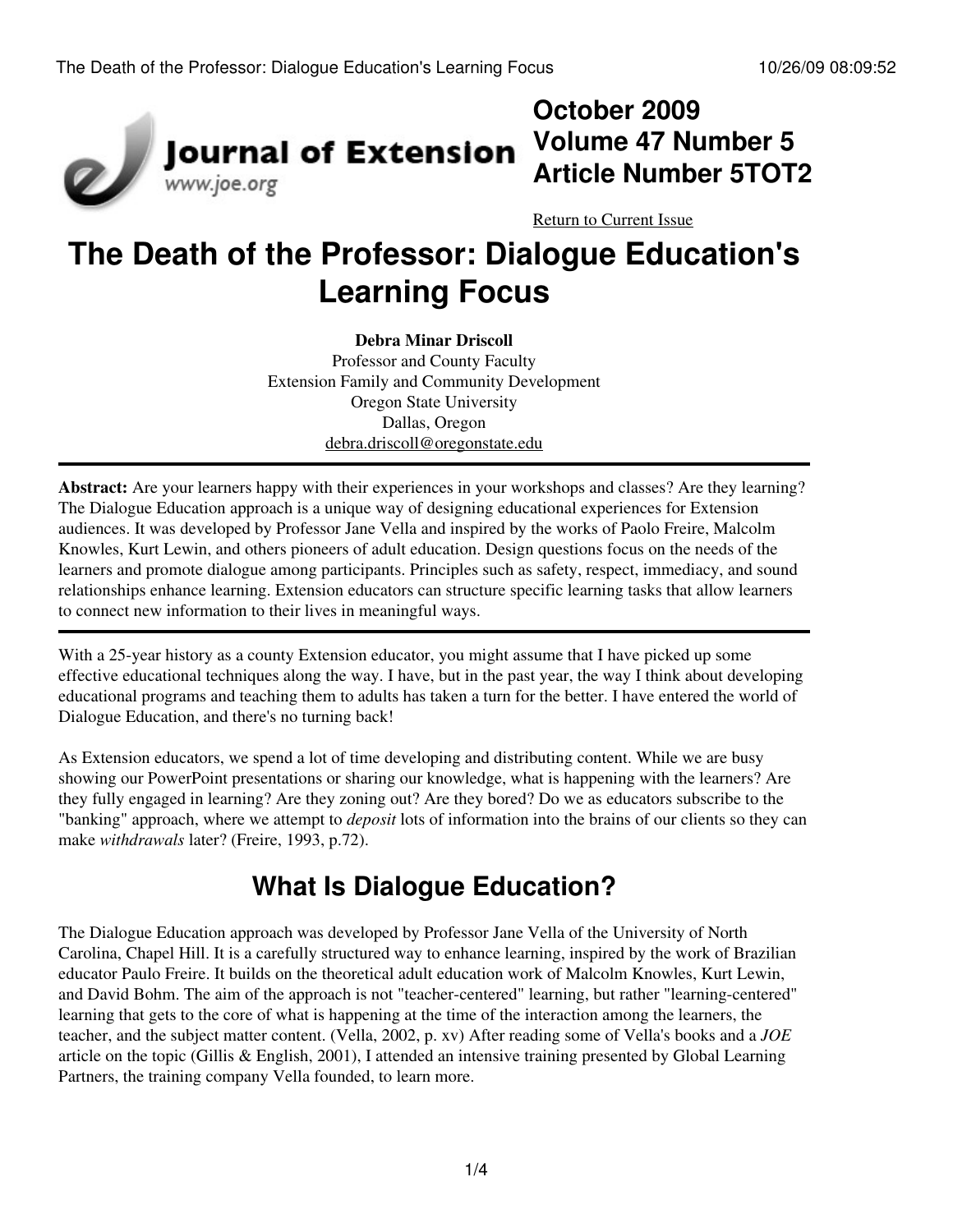#### The Death of the Professor: Dialogue Education's Learning Focus 10/26/09 08:09:52

The main theme of the approach is to change the "top-down," mainly monologue structure of teacher-learner interactions and develop an educational design that promotes dialogue, not only between the teacher and the learner, but also among the learners themselves. Getting rid of the podium, re-arranging the seating, and shortening those lengthy PowerPoint presentations can be good places to start, but the approach goes deeper.

### **Design Steps**

When designing educational programs, dialogue education practitioners use the common guiding questions of Who? Why? When? Where? What? and How? as starting points. Most of us would begin our planning by fleshing out answers to the last two questions: the What? (the content that we will be teaching) and then the How? (the development of the materials and methods).

In dialogue education, much more emphasis is placed on clarifying what is known about the Who? (the learners) and the Why? (the situation that calls for the learning event). Then, the When? (the time frame) and the Where? (the site) are carefully considered to be sure that there is enough time to cover the materials adequately and that the meeting space is conducive to dialogue among the learners. Many Extension educators, myself included, give in to the urge to cram as much information into the allotted time as possible. In the dialogue education approach, educators are encouraged to pare down the content significantly, or negotiate for a longer time span in which to teach it.

Another design question that is added in this approach is What For? This question encourages the educator to develop achievement-based objectives using action verbs. An example of an achievement-based objective might be "By the end of this workshop you will have critiqued three methods to use when making major financial decision." Finding appropriate action verbs has helped me to apply different methodologies that increase dialogue in the groups I teach.

### **Learning Tasks**

A core concept of the Dialogue Education approach, and the answer to the How? design question is the development of learning tasks. Learning tasks are not necessarily activities or games, although they can include those. Vella states that "A learning task is a way to structure dialogue. It is an open question put to members of a small group, who have been given all the resources they need to respond." (Vella, 2001, p xiii) Vella confessed that it took her a long time to move from *teaching* tasks to *learning* tasks. When she was preparing *teaching* tasks, she was not inviting dialogue, but rather, was structuring her monologue.

Learning tasks usually include four components:

- A way for the learner to access their previous knowledge about the topic,
- A way to introduce new content,
- An opportunity to immediately use the new content in some way, and
- A way to connect the new learning to the current life of the learner.

The ability to write clear open questions is a necessary skill for the development of learning tasks.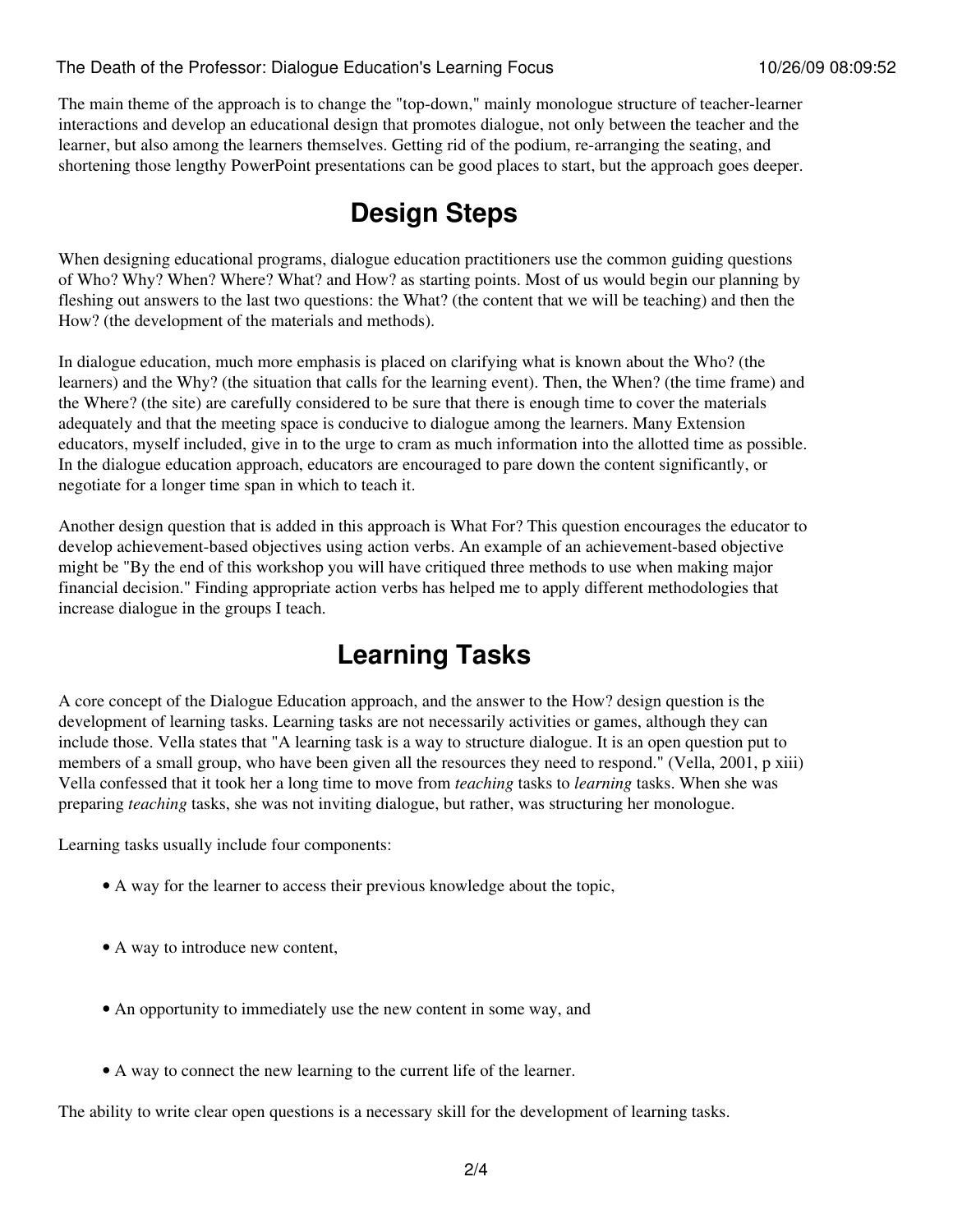### **Principles of Effective Adult Learning**

In addition to the concepts described above, here are some of the principles that are emphasized in Dialogue Education work (Vella, 2002, p.4):

- Needs Assessment: participation of the learners in naming what is to be learned.
- Safety in the environment and the process.
- Sound relationships between teacher and learner and among learners.
- Sequence of content and reinforcement.
- Praxis: action with reflection or learning by doing.
- Respect for learners as decision makers.
- Immediacy of learning.
- Clear roles and role development.
- Engagement of the learners in what they are learning.
- Accountability: how do they know they know?

Learning more about each of these principles has helped me clarify my goals for any educational program I design.

Paolo Freire once said to Jane Vella "Only the student can name the moment of the death of the professor." He meant that if a teacher is in dialogue with a learner, but the "learner still sees the teacher as 'the professor' with whom there is no possibility of disagreement, no questioning, no challenge, the dialogue is dead in the water." (Vella, 2002, p.20). Vella suggests that "the professor herself can in fact name the moment when she realized that she too is a student, learning from the adults in the highly structured dialogue she has designed." (Vella, 2008, p. xxi). By dying as "the professor," I am beginning to develop exciting new ways of structuring learning experiences for my audiences while enhancing my joy in teaching. I invite you to join me in exploring the Dialogue Education approach. Your learners will thank you.

### **References**

Freire, P. (1993). *Pedagogy of the oppressed (30th anniversary edition).* New York: The Continuum